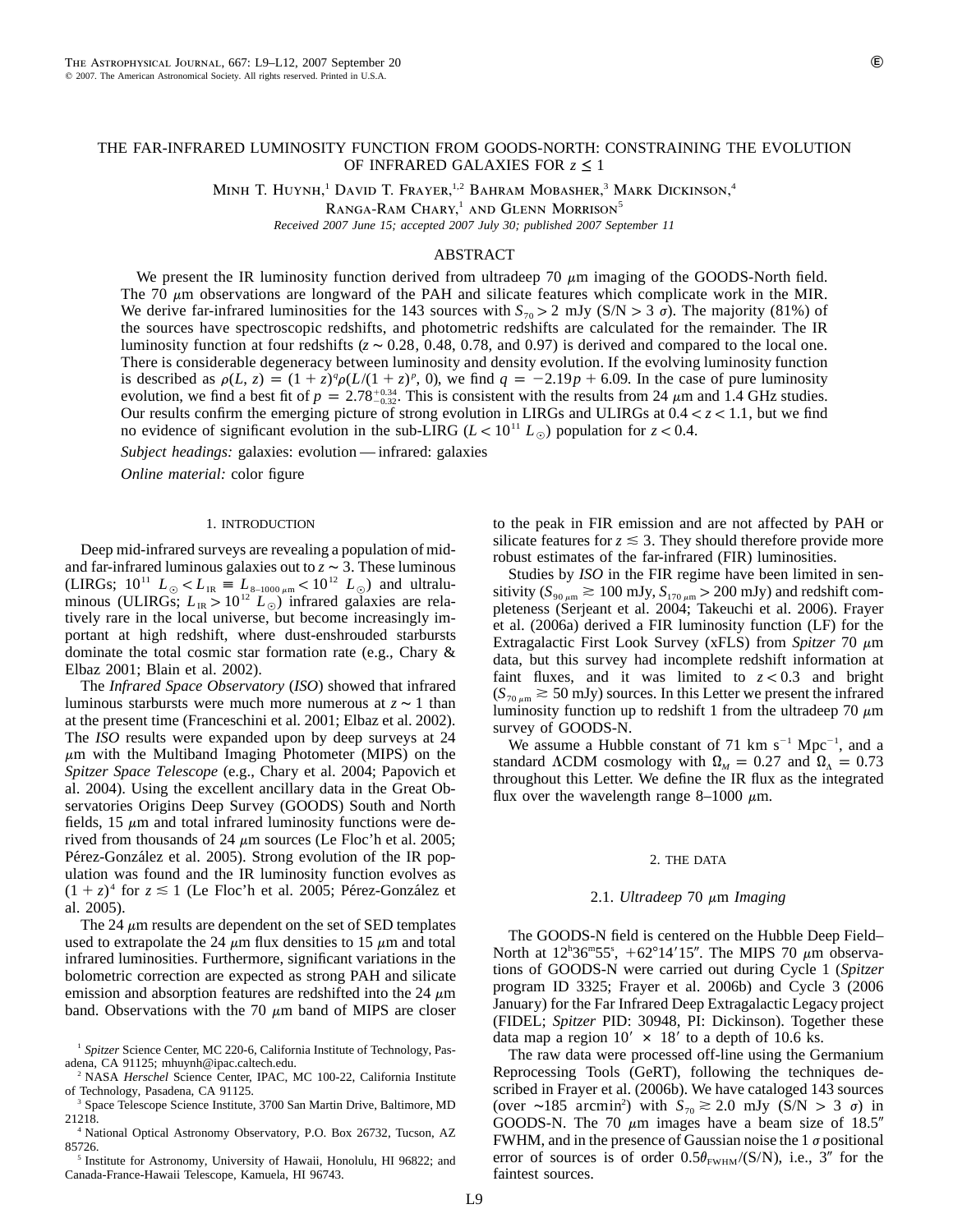

FIG. 1.—*Left*: Redshift distribution of the 70  $\mu$ m sources. *Right*: IR luminosity (in  $L_{\odot}$ ) vs. redshift for the 70  $\mu$ m sources.

### 2.2. *Redshifts*

All 70  $\mu$ m sources were matched to 24  $\mu$ m and IRAC sources to obtain good positions. The best *Spitzer* position was then used to search for optical redshifts. About 7% of the 70  $\mu$ m sources have more than one 24  $\mu$ m source within the 70  $\mu$ m beam, and these were deblended individually (e.g., Huynh et al. 2007). Spectroscopic redshifts are available for 116 of the 143 objects (Cohen et al. 2000; Wirth et al. 2004; D. Stern et al. 2007, in preparation).

Photometric redshifts were derived for 141 of the 143 sources with the extensive photometry available: *HST* ACS (Giavalisco et al. 2004), *U*- (NOAO), *BVRIz*- (Subaru-SupremeCam), and *JK*- (NOAO/Kitt Peak–Flamingo) band imaging. The photometric redshifts were calculated using the  $\chi^2$  minimization technique as explained in Mobasher et al. (2007). We have photometric redshifts for 26/27 sources that do not have a spectroscopic redshift and we therefore have redshift information for 142/143 sources.

We quantified the reliability of the photometric redshifts by examining the fractional error,  $\Delta = (z_{phot} - z_{spec})/(1 + z_{spec})$ . For all 115 70  $\mu$ m sources with both photometric and spectroscopic redshifts, we found that the median fractional error,  $\Delta$ , is  $0.012 \pm 0.20$ . Assuming that the six cases where the fractional error is greater than 0.2 are outliers, the success rate of the photometric redshift method is 95%. Removing the six outliers gives a median fractional error of  $0.0014 \pm 0.05$ . We therefore conclude that the photometric redshifts are statistically reliable.

The 70  $\mu$ m sources have a median redshift of 0.64 (see Fig. 1). The majority (79%) of sources lie at  $z < 1$ , as expected for the survey sensitivity and steep *k*-correction that is present at 70  $\mu$ m.

### 3. INFRARED LUMINOSITIES

Many authors argue that the MIR is a good indicator of the bolometric IR luminosity for normal and IR luminous galaxies (e.g., Chary & Elbaz 2001). Based on this, several authors have developed sets of galaxy templates that can be used to estimate the total infrared luminosity (Chary & Elbaz 2001; Dale & Helou 2002; Lagache et al. 2003).

We use the luminosity-dependent SED templates based on local galaxies from Chary & Elbaz (2001) to determine the IR luminosities of the 70  $\mu$ m galaxies. However, it is not clear whether local templates can accurately reproduce the MIR SED of distant galaxies because PAH and silicate absorption features are dependent on complex dust physics, including the intensity of the radiation field, the metallicity of the ISM, and the distribution of grain sizes. For this reason we determine the IR luminosities of the 70  $\mu$ m galaxies by fitting templates to the observed 70  $\mu$ m flux density only, which is longward of the PAH and silicate features.

The IR luminosities as a function of redshift are shown in Figure 1. Most of the sources below redshift  $z = 1$  have LIRGlike luminosities. The higher redshift sources are luminous ULIRGs with possibly an embedded AGN.

The estimated accuracy of the IR luminosity, from the 70  $\mu$ m flux density calibration and PSF fitting errors alone, is 9%. However, the luminosities derived are dependent on the SEDs used. The adopted template SEDs do not reflect the full range of SEDs observed in galaxies, and thus are the main source of systematic errors. For example, the total IR luminosity derived from the MIR regime can vary by a factor of 5 for local galaxies (Dale et al. 2005). We are working longward of the PAHs and silicate features which affected previous work based on the MIR, but, on the other hand, the rest-frame wavelengths probed at 70  $\mu$ m are affected by dust temperatures and emissivity.

To test the consistency of our derived IR luminosities and the application of the adopted SEDs, we use the well-known FIRradio correlation. The deep radio image of GOODS-N  $(5 \mu Jy)$ rms at 1.4 GHz; G. Morrison et al. 2007, in preparation) detects 120/143 (84%) of the 70  $\mu$ m sources at 3  $\sigma$  or above. The FIRradio correlation,  $q = \log (\text{FIR}/S_{1.4 \text{ GHz}})$ , where "FIR" here refers to the flux between 40 and 120  $\mu$ m (e.g., Yun et al. 2001), has an observed local value of  $q = 2.34 \pm 0.3$  (Yun et al. 2001). Adopting an average factor of 2.0 between IR and FIR (e.g., Dale & Helou 2002) and a radio spectral index of  $\alpha = -0.8$ <sup>6</sup> we find  $q = 2.2 \pm 0.2$  for the radio detected sources. Including the 24  $\mu$ m data in the fits to the SEDs gave a slightly larger dispersion in *q*. This suggests that the IR luminosities as estimated from the 70  $\mu$ m data alone are reasonable.

#### 4. INFRARED LUMINOSITY FUNCTIONS

In this section we explore the evolution of the IR luminosity function between redshifts 0 and 1.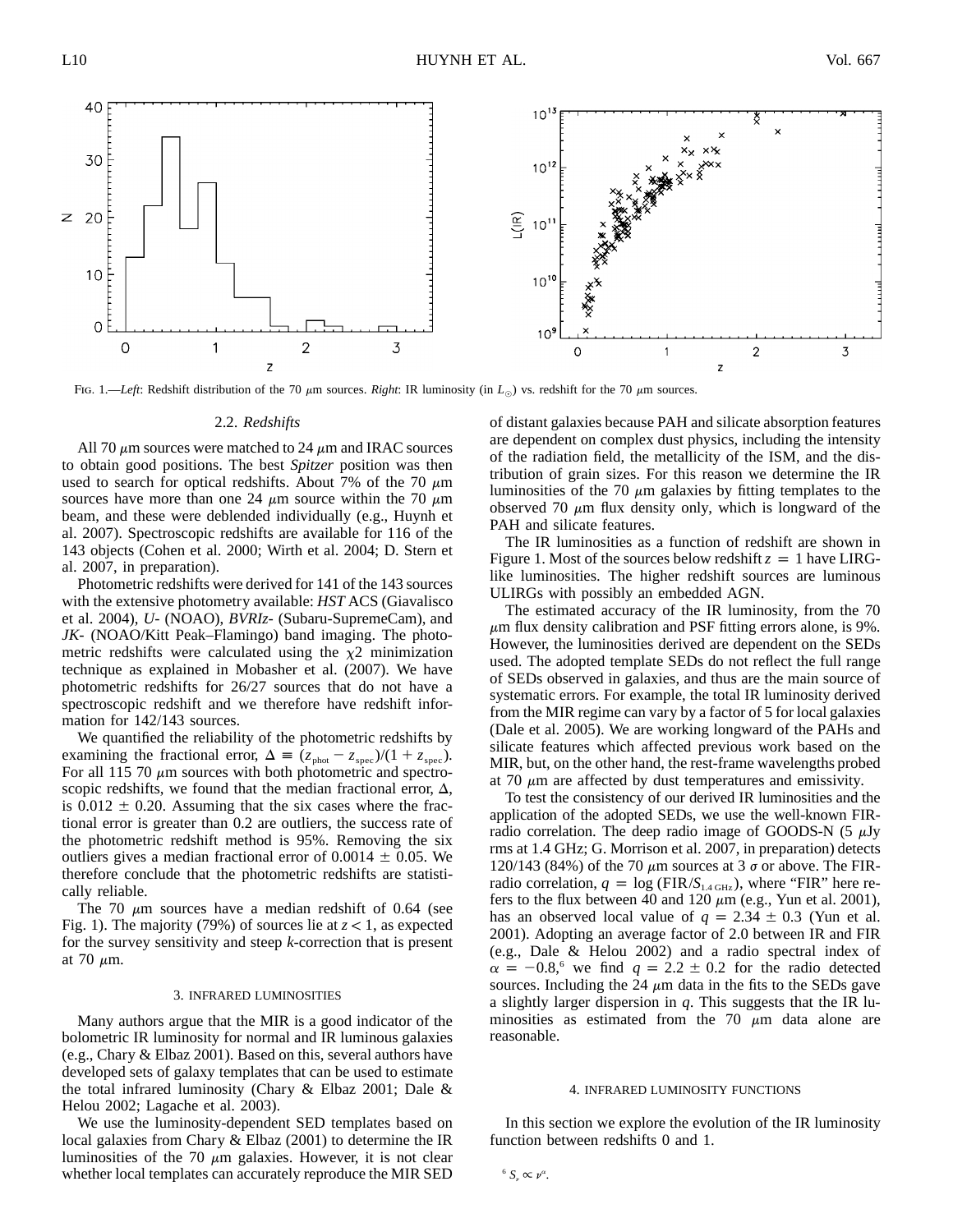

FIG. 2.—IR luminosity function (LF). Crosses mark the local LF from Sanders et al. (2003), and the corresponding solid line is the double-power-law fit to the local data. The symbols mark the LF calculated in this work at redshift 0.3 (*upside-down triangles*), 0.5 (*squares*), 0.8 (*circles*), and 1.0 (*triangles*). The lines are the local LF evolved to the corresponding redshift with the bestfit pure luminosity evolution parameters. The arrows indicate bins which are incomplete because of the survey sensitivity. The horizontal error bars indicate the bin sizes. [*See the electronic edition of the Journal for a color version of this figure.*]

# 4.1. *Methodology*

The luminosity functions were derived for four redshift bins,  $0.2 < z < 0.4$ ,  $0.4 < z < 0.6$ ,  $0.6 < z < 0.9$ , and  $0.9 < z < 1.1$ , using the usual  $1/V_{\text{max}}$  method (Schmidt 1968). These redshift bins were made wide enough so that there is a reasonable number of sources for calculating the luminosity function. The bins have median redshifts of 0.28, 0.48, 0.78, and 0.97, so a moderate range in redshift is explored. The comoving volume for each source is  $V_{\text{max}} = V_{z_{\text{max}}} - V_{z_{\text{min}}}$ , where  $z_{\text{min}}$  is the lower limit of the redshift bin, and  $z_{\text{max}}$  is the maximum redshift at which the source would be included in the catalog, given the limiting 3  $\sigma$  limit, or the maximum redshift of the bin.

As mentioned in § 2.2, we have almost complete redshift information on the 70  $\mu$ m sample. A correction factor for each individual source was computed to correct for source detectability across the full image and flux boosting (i.e., the overestimation of the flux densities of low-S/N sources). This correction was calculated using the Monte Carlo approach described by Chary et al. (2004), and it is the same correction applied to the source counts (Frayer et al. 2006b).

# 4.2. *Results and Discussion*

The luminosity functions were derived from the rest-frame IR  $\mu$ m luminosities. In Figure 2 we plot the luminosity functions for the redshift bins explored, and the data are summarized in Table 1. The local IR luminosity function from *IRAS* sources (Sanders et al. 2003) is plotted for comparison.

For each luminosity bin the uncertainties,  $\sigma_{\rho}$ , were estimated using the Poisson statistics on the number of sources, so  $\sigma_{\rho} = [\Sigma (1/V_{\text{max}}^2)]^{1/2}$ . Monte Carlo simulations were also performed to disentangle the uncertainties in the derivation of the luminosity function due to photometric errors. Each source was randomly given an IR luminosity within the uncertainty estimates and the luminosity function was recalculated. We find this adds between 0.03 and 0.09 dex to the luminosity function uncertainty, depending on the bin, but the Poisson statistics dominate the uncertainties.

We do not find any significant evolution in the sub-LIRG

TABLE 1 THE IR LUMINOSITY FUNCTIONS DERIVED FROM THE  $1/V_{\text{max}}$  ANALYSIS

| $log(L_{IR}/L_{\odot})$ |       |        |    |                                  |                                                                         |
|-------------------------|-------|--------|----|----------------------------------|-------------------------------------------------------------------------|
| Low                     | High  | Median | N  | $\rho(Mpc^{-3} \log L^{-1})^a$   | <b>MONTE CARLO</b><br><b>UNCERTAINTY</b> <sup>b</sup><br>$(\text{dex})$ |
| 0.2 < z < 0.4           |       |        |    |                                  |                                                                         |
| 10.20                   | 10.50 | 10.44  | 7  | $(3.36 \pm 1.58) \times 10^{-3}$ | 0.04                                                                    |
| 10.50                   | 10.70 | 10.63  | 7  | $(2.44 \pm 0.94) \times 10^{-3}$ | 0.06                                                                    |
| 0.4 < z < 0.6           |       |        |    |                                  |                                                                         |
| 10.60                   | 10.90 | 10.81  | 9  | $(1.77 \pm 0.65) \times 10^{-3}$ | 0.07                                                                    |
| 10.90 11.10             |       | 11.00  | 11 | $(1.68 \pm 0.51) \times 10^{-3}$ | 0.09                                                                    |
| 11.10                   | 11.30 | 11.24  | 9  | $(1.24 \pm 0.41) \times 10^{-3}$ | 0.04                                                                    |
| 0.6 < z < 0.9           |       |        |    |                                  |                                                                         |
| 11.10                   | 11.40 | 11.25  | 9  | $(1.17 \pm 0.47) \times 10^{-3}$ | 0.05                                                                    |
| 11.40                   | 11.70 | 11.47  | 13 | $(7.90 \pm 2.31) \times 10^{-4}$ | 0.03                                                                    |
| 11.70                   | 12.00 | 11.76  | 7  | $(2.48 \pm 0.94) \times 10^{-4}$ | 0.07                                                                    |
| $0.9 < z < 1.1$ :       |       |        |    |                                  |                                                                         |
| 11.50                   | 11.70 | 11.67  | 8  | $(1.44 \pm 0.55) \times 10^{-3}$ | 0.06                                                                    |
| 11.70                   | 11.90 | 11.77  | 13 | $(1.05 \pm 0.30) \times 10^{-3}$ | 0.07                                                                    |

<sup>a</sup> The errors quoted are Poisson uncertainties.

<sup>b</sup> This is the additional uncertainty to be added to the LF, calculated from Monte Carlo simulations of the uncertainty in the IR luminosity of each source. See § 4.2.

population  $(L < 10^{11} L_{\odot})$  for the lowest redshift bin  $(z < 0.4)$ (Fig. 2). The high-redshift LFs show evidence for strong evolution of LIRGs and ULIRGs at  $z > 0.4$ .

The IR LFs derived here are consistent with that derived from 24  $\mu$ m (Le Floc'h et al. 2005) for the overlapping luminosity bins at  $z < 1$ . This implies that, on average, similar bolometric luminosities are derived from 24 and 70  $\mu$ m for moderate-luminosity  $(L < 10^{11.8} L_{\odot})$  and moderate-redshift sources  $(z < 1)$  sources. We cannot say whether this is the case for high luminosities and high redshifts (e.g., Chapman et al. 2005; Pope et al. 2006), as those sources are rare in the 70  $\mu$ m data. Recent 70  $\mu$ m stacking analysis of galaxies at  $z \sim 2$  show that 24  $\mu$ m observations at high redshift overestimate  $L_{IR}$  in comparison to 70  $\mu$ m and other  $L_{IR}$  indicators (Daddi et al. 2007a, 2007b; Papovich et al. 2007).

To explore the evolution of IR sources we use the analytical form of the local LF from Sanders et al. (2003) that comprises a double power law:  $\rho \propto L^{-0.6}$  for  $\log(L/L_{\odot}) < 10.5$ ,  $\rho \propto L^{-0.6}$  $L^{-2.2}$  for  $\log(L/L_{\odot}) > 10.5$ . We assume that the evolving luminosity function can be described by  $\rho(L, z) =$  $g(z)\rho[L/f(z), 0]$ . In this sense  $g(z)$  and  $f(z)$  describe the density and luminosity evolution of the LF, respectively. The commonly used form of evolution is to assume  $f(z) = (1 + z)^p$  and  $g(z) = (1 + z)^q$  (e.g., Condon 1984; Haarsma et al. 2000).

Using  $\chi^2$  minimization, we examine the best fit to the evolution of the IR LF. There is a well-known degeneracy between density and luminosity evolution. We find that the best-fit evolution parameters follow the relation  $q = -2.19p + 6.09$ . In the case of pure luminosity evolution  $(q = 0)$ , we find  $p =$  $2.78^{+0.34}_{-0.32}$ 

These evolution constraints are broadly consistent with 24  $\mu$ m studies that found  $p = 3.2^{+0.7}_{-0.2}$  and  $q = 0.7^{+0.2}_{-0.6}$  for the infrared luminosity function (Le Floc'h et al. 2005). Our results are also in good agreement with previous studies of IR sources (e.g., Franceschini et al. 2001).

Hopkins (2004) combined star formation rate data with faint radio source counts to find  $p = 2.7 \pm 0.6$  and  $q = 0.15 \pm 0.6$ 0.60. If only pure luminosity evolution of radio sources is considered then  $p = 2.5 \pm 0.5$  (Seymour et al. 2004) or  $p = 2.7$  (Huynh et al. 2005). So our results are consistent with constraints on the evolution of the star-forming population from